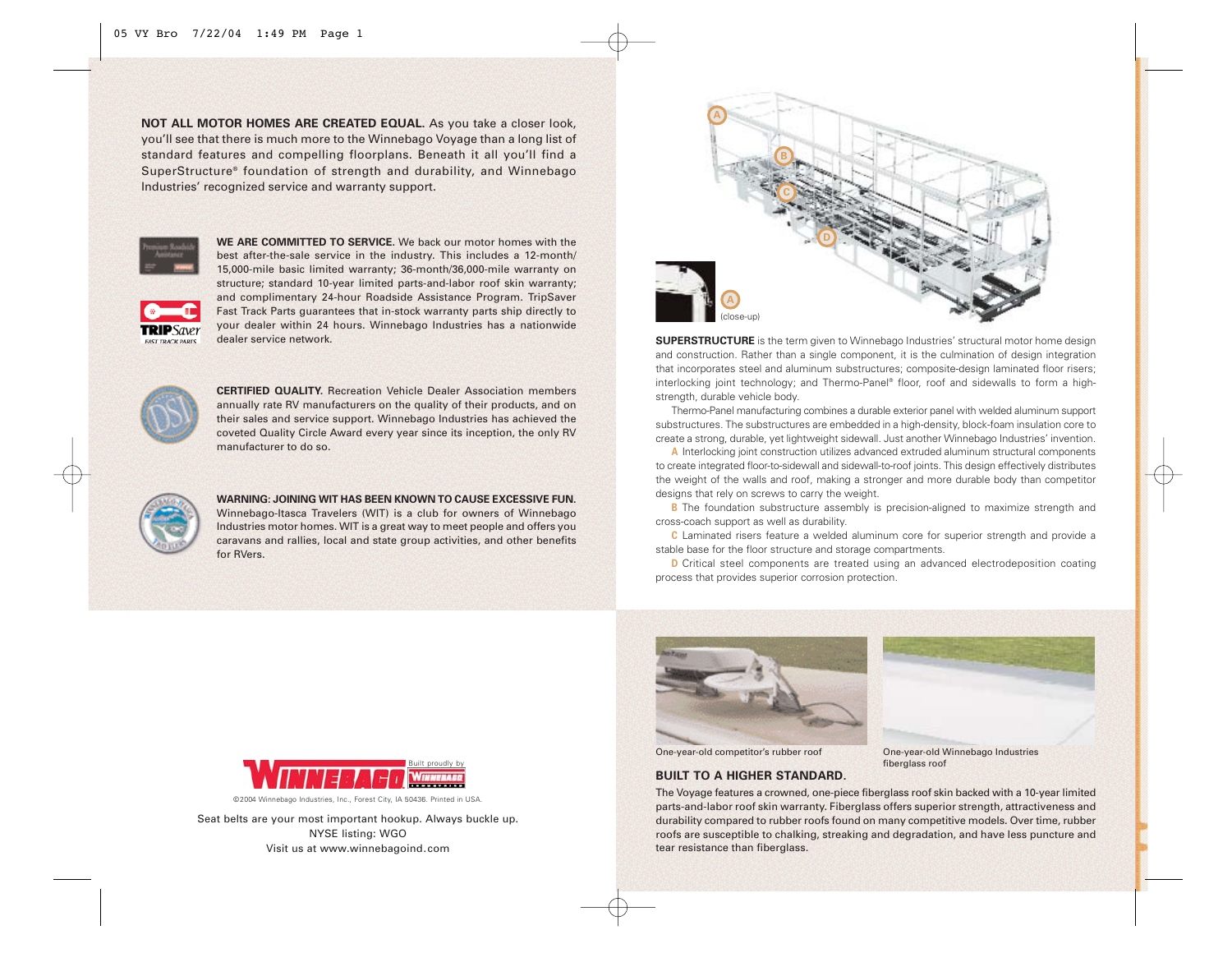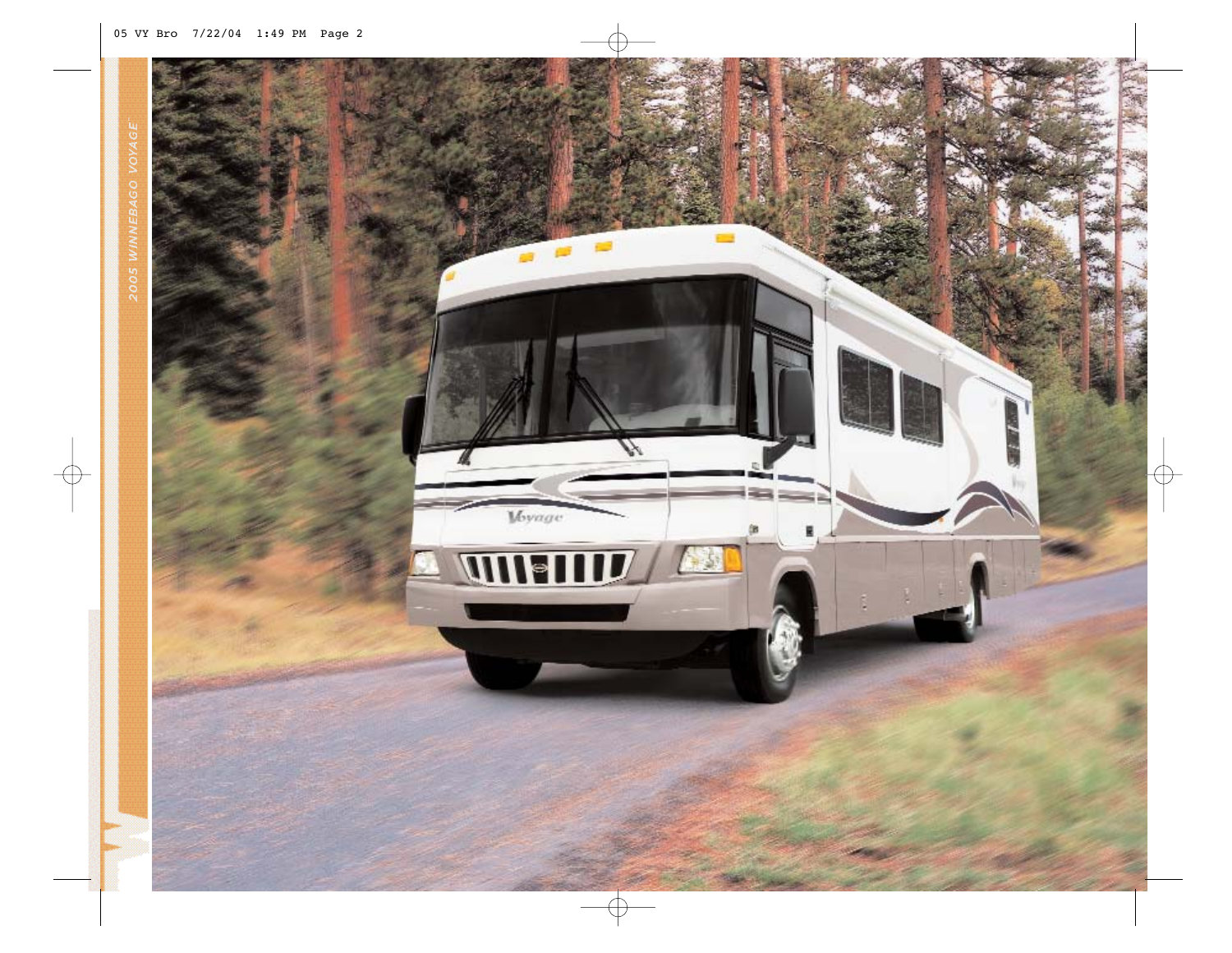

## **WINNEBAGO QUALITY THROUGH AND THROUGH.**

The name isn't the only thing new about the Winnebago Voyage for 2005. Packed with upscale amenities, including the BenchMark™ full comfort dinette, custom Stitchcraft furniture, double and triple slide floorplans, and a queen-size bed by Serta,<sup>®</sup> this Class A motor home is made to impress. Our Smart Space™ design philosophy makes the most of interior living areas by maximizing functionality and focusing on user-friendly features. The cabinetry has a catalyzed finish for a high-end furniture look and feel, and added durability. Additional seat belts give you greater seating flexibility while traveling. With the variety of floorplans and available fabric and wood combinations to choose from, the most difficult decision regarding the Voyage won't be whether to buy, but which one to buy. Introducing the 2005 Winnebago Voyage.





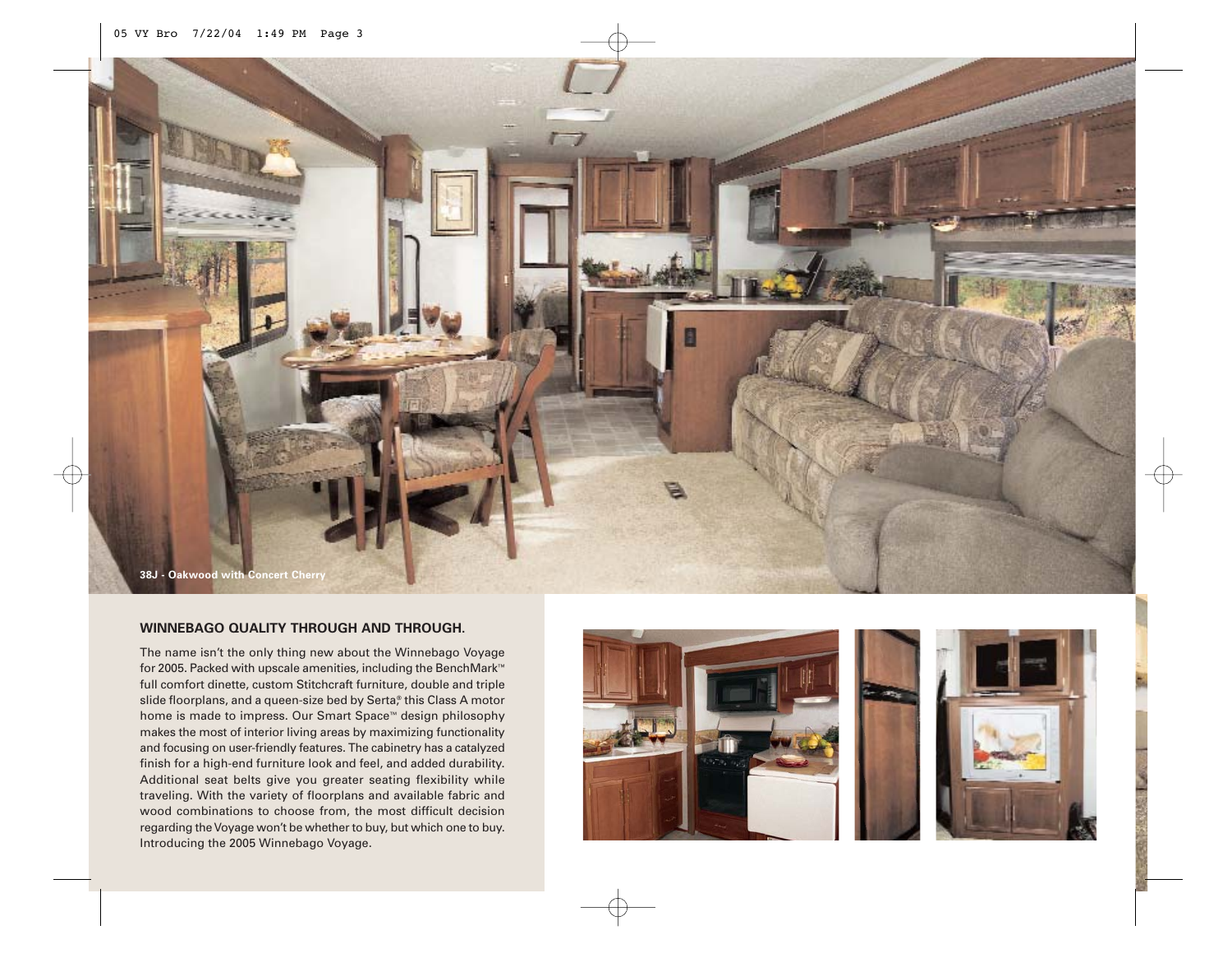#### **PREPARE TO BE AMAZED.**

Kick back and relax in Stitchcraft premium-designed furniture, including the Rest Easy® multi-position lounge or hoop-base lounge chair. The lounge chair can be unlatched and repositioned when parked, thanks to the ample space provided by the StoreMore® slideout system.

The galley area is the perfect combination of form and function with high-quality features such as solid-surface countertops; a Moen® faucet; a Magic Chef® three-burner range with oven; a microwave; a spacious pantry; and a large, double-door refrigerator/freezer with available icemaker. Or, if you choose, upgrade to the available microwave/convection oven with range fan or four-door refrigerator/freezer with icemaker (not available on the 31W and 33V).

When it comes to entertainment options, the Voyage has plenty to choose from. Enjoy easy viewing with the 24" flat-screen TV— positioned above the driver and passenger seats — or front entertainment center with 27" flat-screen TV featured on the 38J. Available entertainment upgrades include a digital satellite dish (satellite reception requires a receiver and subscription), Home Theater Sound System with amplifier, DVD/VCR combo, receiver, five recessed speakers and a subwoofer. To make sure you can enjoy your entertainment options even without shoreline or generator power, choose the available 300-watt inverter that provides 110-volt power. No matter which options you select, every Voyage comes standard with an amplified antenna and Video Selection System.





#### **WHEN IT'S TIME TO RELAX, THE VOYAGE HAS YOU COVERED.**

When you're ready to sit down for a meal or relax with a book, you'll appreciate the feel of the innerspring seat construction on the BenchMark full comfort dinette (not available on the 38J). The seats flip up, exposing large, easy-access storage areas. BenchMark also quickly converts into a comfortable bed. Every Voyage is outfitted with additional seat belts, providing you with greater seating flexibility while traveling. There's even an anchor for a child safety seat located in the forwardfacing dinette seat.

Comfortable in any position, the Rest Easy multi-position lounge converts from a sofa, to a recliner with a pullout ottoman, to a roomy 60" x 75" bed, all at the touch of a button.

Make your bedroom more roomy with the rear slideroom and walk-around queen-size bed. You can store your belongings easily, thanks to the large wardrobe with mirrored doors and the underbed storage. Avoid trips to the Laundromat by choosing the available washer/dryer combo (not available on the 31W and 33V). Opt for the available 20" flat-face TV with remote sensor that allows you to control the front VCR/DVD components from the bedroom.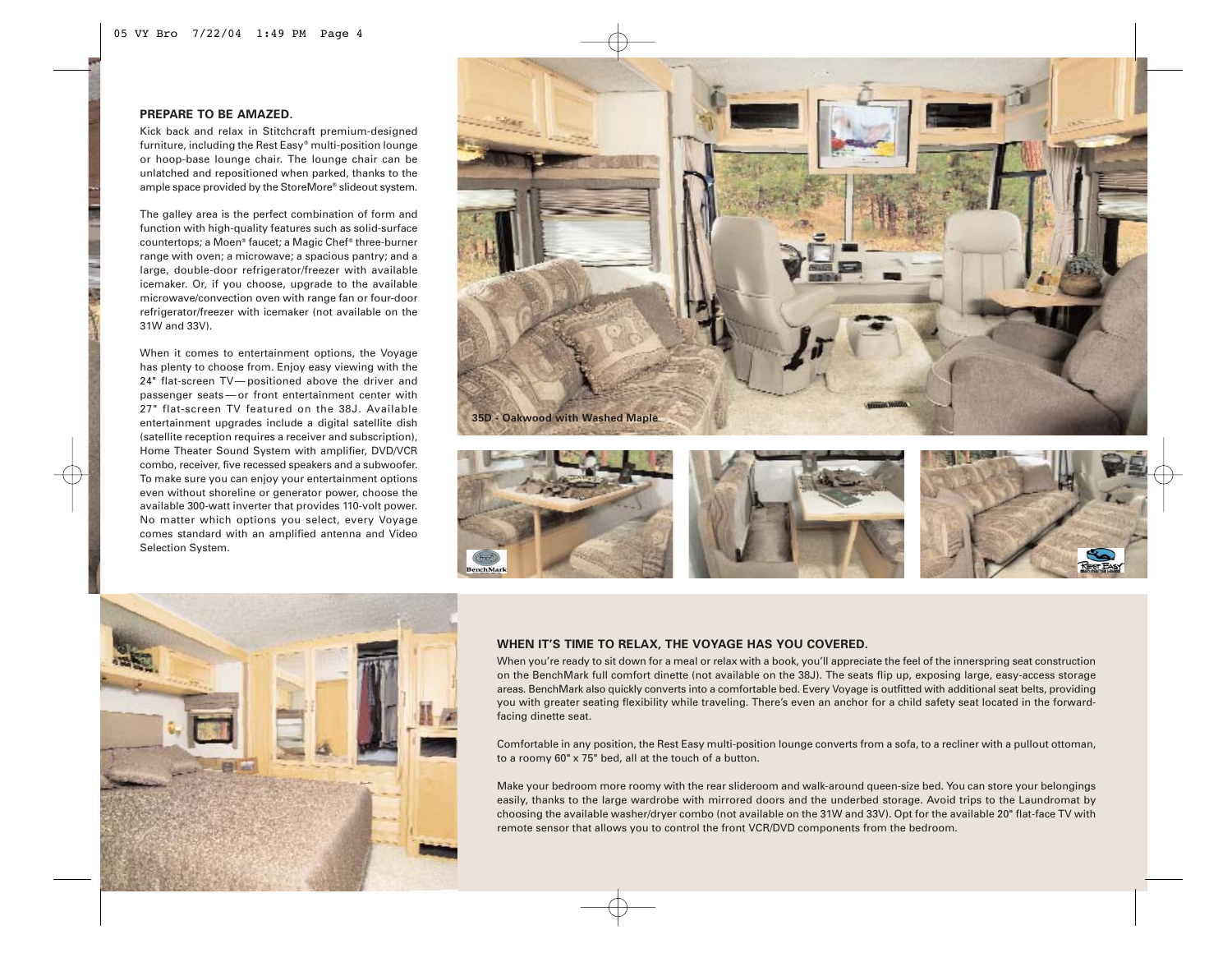







### **IT CAN ALL BE YOURS.**

A) The driver-friendly dash puts all the controls, switches and gauges front and center, and opens easily for service. The available rearview Audiovox® monitor system includes one-way audio and gives you a clear view of what's behind you. The RV Radio® features large control knobs and easy-to-operate buttons — you can even run it from the house batteries by flipping the radio power switch. For added convenience, there are two remotes — one is hand-held for use when parked and one is attached to the steering wheel for use while driving.

B) The available passenger-side workstation provides a great place to write postcards or use a laptop computer. The premium Stitchcraft driver and passenger seats recline, swivel, and feature adjustable armrests and lumbar support. (Shown in available leather.)

C) The four available two-way radios have up to a five-mile range and recharge from the coach's house batteries at their built-in charging station.

D) Tune in to a variety of listening possibilities by choosing the available Kenwood® Sirius® Satellite receiver, which includes a complimentary Sirius programming subscription with your first year of ownership. With Sirius, you get 100 channels of crystal clear programming delivered to you without signal fades.

The PowerLine® energy management system monitors onboard electrical usage to minimize the nuisance of tripped campground circuit breakers. It cycles appliances off if demand exceeds available supply and cycles them on again once the power load is reduced.

E) Enjoy the available exterior entertainment center, which includes AM/FM stereo, CD player with remote, 12-volt DC receptacle, TV jack, 110-volt outlet and speakers. The compartment locks securely.

F) With the StoreMore slideout system, exterior compartments extend along with the slideroom for easy access to stored items. Single-paddle latches and gas struts make for easy opening.

G) The QuickPort™ service connection hatch features a slot for hoses and power cords, allowing you to close the compartment door while connected to electrical and sewer hookups. Open the door and you can rinse off at the exterior wash station.

H) Winnebago Industries' exclusive TrueLevel™ holding tank monitoring system incorporates Mirus™ detector cells to ensure accurate fresh and wastewater tank level readings. Mirus detector cells produce a microelectric field that detects liquid levels from outside the tank. No more probes to corrode or clog. Just true, accurate readings time after time.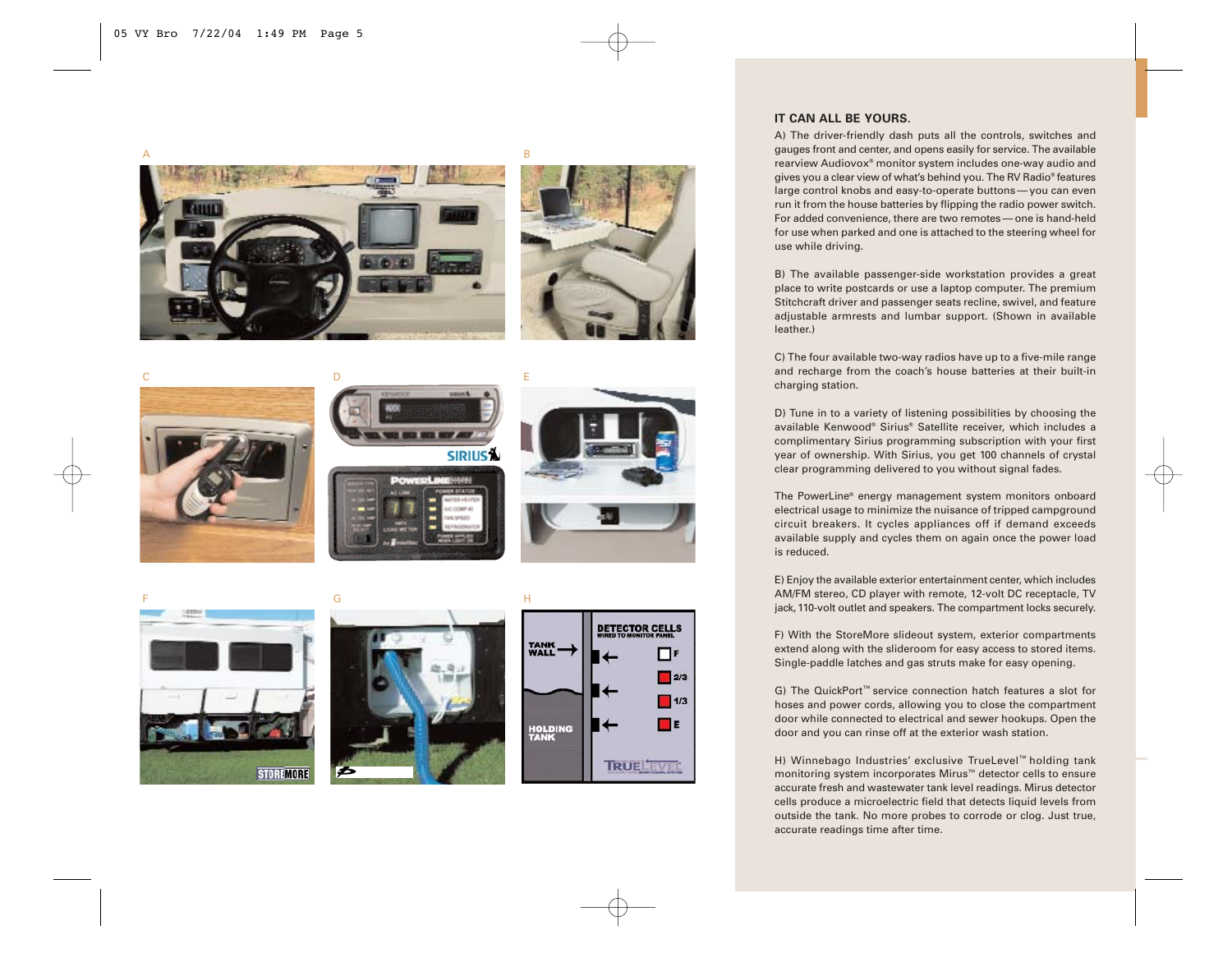# **FLOORPLANS AND EXTERIORS**









35D



 $\frac{\text{Diss}}{\text{Miss} \cdot \text{B}}$ 



36M

 $\pm$ **Vinyl Floorcovering** Seat Belts

Note: Dimensions shown are for sleeping space only and may vary due to styling differences. Dashed lines denote overhead storage areas.



Luxor Beige Metallic

Spruce Green Metallic







# **INTERIORS**









Oakwood Concert Cherry





Portsmouth Oak Washed Maple

### **THE SAME STANDARDS INSIDE AND OUT.**

We believe the same high standards we apply to construction should apply to interior design. That's why we design efficient floorplans based on customer input, why we look for durable fabrics in pleasing colors, and why we handcraft our own cabinets using traditional panel and rail construction.

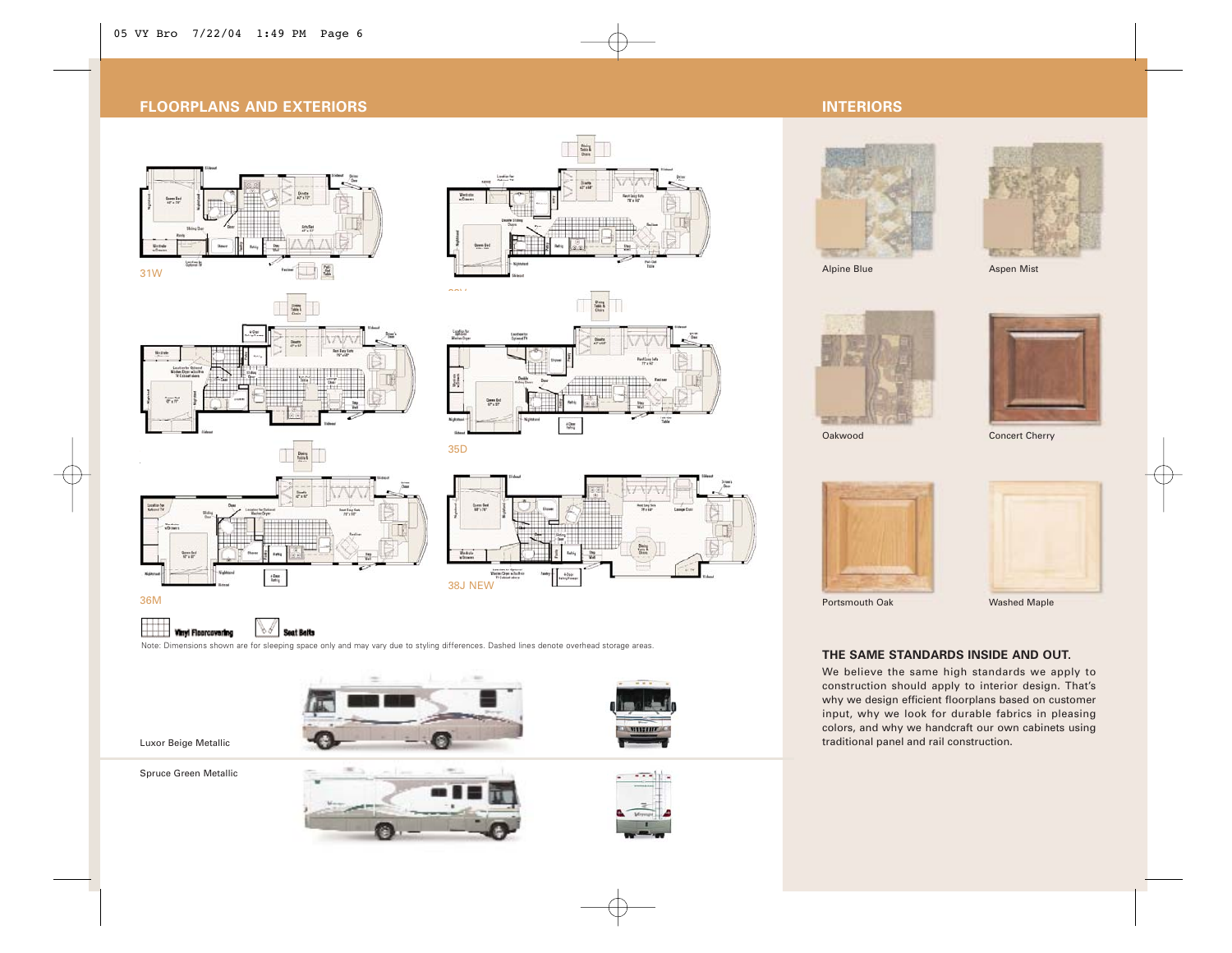# **2005 WINNEBAGO VOYAGE™ SPECIFICATIONS**

|                                                                               | 31W                                           | 33V                                             | 35A NEW                              | 35D                                             | 36M                                                                                           | 38J NEW                |
|-------------------------------------------------------------------------------|-----------------------------------------------|-------------------------------------------------|--------------------------------------|-------------------------------------------------|-----------------------------------------------------------------------------------------------|------------------------|
| Length                                                                        | 31'6''                                        | 33'6''                                          | 35'9''                               | 35'6''                                          | 36'5''                                                                                        | 38'8"                  |
| Exterior Height w/A/C <sup>a</sup> - F/W <sup>f</sup>                         | 12'3" / 12'2"                                 | 12'1" / 12'2"                                   | 12'2" / 12'2"                        | 12'2''/12'1''                                   | 12'1" / 12'0" / 12'1" / 12'1"                                                                 | 12'1'                  |
| Exterior Width <b>b</b>                                                       | 8'6''                                         | 8'6''                                           | 8'6''                                | 8'6''                                           | 8'6''                                                                                         | 8'6''                  |
| Exterior Storage <sup><math>\dagger</math></sup> – F/W (cu. ft.) <sup>c</sup> | 74.9                                          | 82.0                                            | 90.4                                 | 90.4                                            | 120.6                                                                                         | 90.4                   |
| <b>Interior Height</b>                                                        | 6'8''                                         | 6'8''                                           | 6'8''                                | 6'8''                                           | 6'8''                                                                                         | 6'8''                  |
| <b>Interior Width</b>                                                         | $8^{\circ} \cdot 5^{\circ}$                   | $8^{\circ} \cdot 5^{\circ}$                     | $8^{\circ} \cdot 5^{\circ}$          | $8^{\circ} \cdot .5^{\circ}$                    | $8^{\circ} \cdot 5^{\circ}$                                                                   | $8^{\circ} .5^{\circ}$ |
| Fresh Water Capacity w/Heater <sup>d</sup> (gal.)                             | 82                                            | 86                                              | 87                                   | 86                                              | 79                                                                                            | 88                     |
| Hold Tank Capacity - Black/Gray <sup>d</sup> (gal.)                           | 45/50                                         | 55/44                                           | 55/75                                | 55/44                                           | 41/61                                                                                         | 51/54                  |
| LP Capacity <sup>e</sup> (gal.)                                               | 23                                            | 28                                              | 28                                   | 28                                              | 28                                                                                            | 28                     |
| Fuel Capacity (gal.)                                                          | 75                                            | 75                                              | 75                                   | 75                                              | 75                                                                                            | 75                     |
| GCWR (lbs.)                                                                   | 26,000 ■ / 26,000 □                           | $26,000$ $\blacksquare$ / 26,000 $\blacksquare$ | $26,000 \triangle$ / 30,000 $\circ$  | $26,000$ $\blacksquare$ / 26,000 $\blacksquare$ | $26,000$ $\blacksquare$ / 26,000 $\blacklozenge$ / 26,000 $\blacksquare$ / 26,000 $\triangle$ | $30,000^{\circ}$       |
| GVWR (lbs.)                                                                   | 20,500 " / 20,700 □                           | 20,500 ■ / 20,700 □                             | $22,000^{\circ}$ / 24,000 $^{\circ}$ | 20,500 " / 20,700 □                             | $20,500$ $\blacksquare$ / 22,000 $\blacklozenge$ / 20,700 $\blacksquare$ / 22,000 $\triangle$ | 24.000                 |
| <b>GAWR</b> - Front (lbs.)                                                    | $7,000$ $\blacksquare$ / 7,500 $\blacksquare$ | 7,000 ■ / 7,500 □                               | $8,500^{\circ}$ / $9,000^{\circ}$    | $7,000$ $\blacksquare$ / 7,500 $\blacksquare$   | $7,000$ $\blacksquare$ / 7,500 $\blacklozenge$ / 7,500 $\square$ / 8,500 $\triangle$          | $9,000^{\circ}$        |
| GAWR - Rear (lbs.)                                                            | 13,500 " / 13,500 □                           | 13,500 $\blacksquare$ / 13,500 $\blacksquare$   | 15,000 △ / 15,500 ○                  | 13,500 $\blacksquare$ / 13,500 $\blacksquare$   | 13,500 " / 14,500 * / 13,500 " / 15,000 $\triangle$                                           | $15,500^{\circ}$       |
| Wheelbase                                                                     | $190^{\circ}$                                 | 208"                                            | 228"                                 | 220"                                            | 228"                                                                                          | 248"                   |

 $F =$  Ford<sup>®</sup> W = Workhorse  $\blacksquare$  = Chassis A  $\spadesuit$  = Chassis B  $\Box$  = Chassis C  $\heartsuit$  = Chassis D  $\triangle$  = Chassis E

| Standard - S Optional - O                                                                                                                                                                                                                                                                                                                |          |               |               | 31W 33V 35A 35D 36M 38J |               |          |                                                                                                                                                                                                                                                                | 31W      | 33 V          | 35A           | 35 D          | 36 M          | 38.      |
|------------------------------------------------------------------------------------------------------------------------------------------------------------------------------------------------------------------------------------------------------------------------------------------------------------------------------------------|----------|---------------|---------------|-------------------------|---------------|----------|----------------------------------------------------------------------------------------------------------------------------------------------------------------------------------------------------------------------------------------------------------------|----------|---------------|---------------|---------------|---------------|----------|
| AUTOMOTIVE                                                                                                                                                                                                                                                                                                                               |          |               |               |                         |               |          | <b>CD Player</b> compact multi-disc changer                                                                                                                                                                                                                    | $\Omega$ | $\Omega$      |               |               | $\Omega$      |          |
| <b>Chassis A</b> - Ford 6.8L SOHC Triton® V10 310-hp, 4-speed overdrive transmission,<br>4-wheel ABS, 130-amp. alternator, Tires 19.5'                                                                                                                                                                                                   | S.       | $\mathcal{S}$ |               | $\mathcal{S}$           | $\mathcal{S}$ |          | Entertainment Center (Exterior) DC receptacle, AC duplex receptacle,<br>AM/FM radio w/CD player & remote, TV jack, radio antenna, speakers (2), lockable<br>compartment, removable table, Home Theater Sound System <sup>h</sup> amplifier,                    |          | $\Omega$      | $\cap$        | $\cap$        | $\cap$        |          |
| Chassis B - Ford 6.8L SOHC Triton V10 310-hp, 4-speed overdrive transmission,<br>4-wheel ABS, 130-amp. alternator, Tires 19.5'                                                                                                                                                                                                           |          |               |               |                         | $\circ$       |          | DVD/VCR combo, receiver, speakers (5), subwoofer, RCA                                                                                                                                                                                                          |          |               |               |               |               |          |
| <b>Chassis C</b> - Workhorse 8.1L Vortec V8 340-hp, Allison® LCT 1000 5-speed                                                                                                                                                                                                                                                            | $\Omega$ | $\Omega$      |               | $\Omega$                | $\circ$       |          | Radios (4) 2-way, docking port w/charger                                                                                                                                                                                                                       | $\Omega$ | $\circ$       | $\circ$       | $\circ$       | $\circ$       |          |
| overdrive transmission, 4-wheel ABS, 145-amp. alternator, Tires 19.5'                                                                                                                                                                                                                                                                    |          |               |               |                         |               |          | Satellite Dish Antenna Winegard,® RV digital, elevation sensing unit, manual                                                                                                                                                                                   | $\circ$  | $\circ$       | $\Omega$      | $\Omega$      | $\Omega$      | $\Omega$ |
| Chassis D - Workhorse 8.1L Vortec V8 340-hp, Allison LCT 1000 5-speed                                                                                                                                                                                                                                                                    |          |               | $\Omega$      |                         |               | S        | Satellite Dish Antenna Winegard, RV digital, elevation sensing unit, power                                                                                                                                                                                     | $\circ$  | $\circ$       | $\Omega$      | $\circ$       | $\circ$       | $\Omega$ |
| overdrive transmission, 4-wheel ABS, 145-amp. alternator, Tires 22.5"                                                                                                                                                                                                                                                                    |          |               |               |                         |               |          | Satellite Radio Sirius (includes one-year, pre-paid subscription)                                                                                                                                                                                              | $\Omega$ | $\circ$       | $\Omega$      | $\Omega$      | $\circ$       | $\Omega$ |
| Chassis E - Workhorse 8.1L Vortec V8 340-hp, Allison LCT 1000 5-speed<br>overdrive transmission, 4-wheel ABS, 145-amp, alternator, Tires 22.5                                                                                                                                                                                            |          |               | S             |                         | $\circ$       |          | TV 20" color AC stereo w/remote, flat-face, remote extenders, bedroom, RCA                                                                                                                                                                                     | $\circ$  | $\Omega$      | $\Omega$      | $\Omega$      | $\Omega$      | $\Omega$ |
| Tire Tools wrench, leverage bar, Trailer Hitch 9 5,000-lbs. drawbar/500-lbs.                                                                                                                                                                                                                                                             | S.       | $\mathcal{S}$ | S             | S                       | S             | S.       | <b>DVD/VCR Stereo Combo w/remote</b>                                                                                                                                                                                                                           | $\Omega$ | $\Omega$      | $\Omega$      | $\circ$       | $\circ$       | $\Omega$ |
| maximum vertical tonque weight & wiring, Wheel Liners stainless steel                                                                                                                                                                                                                                                                    |          |               |               |                         |               |          | <b>INTERIOR</b>                                                                                                                                                                                                                                                |          |               |               |               |               |          |
| Leveling Jacks (front & rear) Kwikee® hydraulic, manual touch pad,<br>indicator light, Tire spare (19.5" tires only)                                                                                                                                                                                                                     | S        | S             | $\mathcal{S}$ | <sub>S</sub>            | $\mathcal{S}$ |          | Ceiling fabric, Clock, Cupholder(s), Curtain front wraparound w/track,<br>Light decorative, Lights ceiling, incandescent w/wall switches, Lights fluorescent,<br>recessed, galley, lounge w/wall switches, Lights reading, Picture(s), Shades                  |          |               |               |               |               |          |
| Leveling Jacks (front & rear) HWH, <sup>e</sup> manual touch pad, chime                                                                                                                                                                                                                                                                  |          |               |               |                         |               | S        | day/night pleated (lounge, dinette, bedroom), mini blinds (galley), Wainscoting                                                                                                                                                                                |          |               |               |               |               |          |
| CAB AREA & DRIVER CONVENIENCES                                                                                                                                                                                                                                                                                                           |          |               |               |                         |               |          | w/chair rail (33V and 35A)                                                                                                                                                                                                                                     |          |               |               |               |               |          |
| Cab Seats lumbar support, w/3-point adjustable seat belts, armrests, multi-<br>adjustable swivel/slide/recline, fabric, Cigarette Lighter/12-Volt DC Powerpoint,<br>Convenience Tray, Cruise Control, Door (driver) entry, assist bar, courtesy light,<br>TriMark® KeyOne™ system, Floor Mats carpet, driver & passenger, Map Lights (2) |          | S             |               | ς                       | $\varsigma$   | S        | Mirror w/frame                                                                                                                                                                                                                                                 |          | <sub>S</sub>  |               | S             |               |          |
|                                                                                                                                                                                                                                                                                                                                          |          |               |               |                         |               |          | Windows dual-glazed/thermo-insulated<br>CABINETRY                                                                                                                                                                                                              | $\Omega$ | $\circ$       | $\Omega$      | $\circ$       | $\circ$       |          |
| individual driver & passenger, Steering Wheel tilt w/power assist, Sunvisors (2),<br>Trim Panels driver & passenger sides (12-volt DC powerpoint passenger side),<br>Window (driver) power, Window (passenger) full-slider w/screen, Windshield<br>Wipers intermittent.                                                                  |          |               |               |                         |               |          | Portsmouth Oak stile-and-rail construction w/raised-panel inserts on upper doors<br><b>Concert Cherry</b> stile-and-rail construction w/raised-panel inserts on upper doors.<br>Washed Maple stile-and-rail construction w/raised-panel inserts on upper doors | $\Omega$ | $\Omega$      |               |               |               |          |
| Cab Seats leather insert w/vinyl surround, Cab Seat Pedestal 6-way power                                                                                                                                                                                                                                                                 | $\Omega$ | $\circ$       | $\circ$       | $\circ$                 | $\circ$       | $\Omega$ | COUNTERTOPS                                                                                                                                                                                                                                                    |          |               |               |               |               |          |
| assist (driver), Defroster Fans (2) auxiliary 2-speed w/instrument panel switch,                                                                                                                                                                                                                                                         |          |               |               |                         |               |          | Solid-Surface galley                                                                                                                                                                                                                                           | S        | S             | S             | $\mathcal{S}$ | S             |          |
| GPS Navigation System, Monitor System rearview, B/W, w/single camera<br>& 1-way audio, Audiovox, Workstation in-dash, passenger                                                                                                                                                                                                          |          |               |               |                         |               |          | <b>FLOORCOVERING</b>                                                                                                                                                                                                                                           |          |               |               |               |               |          |
|                                                                                                                                                                                                                                                                                                                                          |          |               |               |                         |               |          | Carpeting w/pad, Vinyl bath, galley                                                                                                                                                                                                                            | S.       | S.            | S.            | S             | S             |          |
| <b>ENTERTAINMENT</b>                                                                                                                                                                                                                                                                                                                     | S        | $\mathcal{S}$ | $\mathcal{S}$ | $\mathcal{S}$           | $\mathcal{S}$ | S.       | <b>FURNITURE</b>                                                                                                                                                                                                                                               |          |               |               |               |               |          |
| (Cab) AM/FM/stereo cassette/CD player w/remote controls & weather<br>band, roof-mounted flexible rubber antenna, speakers (4), Radio Power Switch                                                                                                                                                                                        |          |               |               |                         |               |          | BenchMark: Dinette w/access to storage below, child seat tether anchor                                                                                                                                                                                         | S.       | $\mathcal{S}$ | $\mathcal{S}$ | S             | S             |          |
| main/auxiliary battery, Satellite System Ready, Telephone input & interior jack,                                                                                                                                                                                                                                                         |          |               |               |                         |               |          | Rest Easy" Multi-Position Lounge (Stitchcraft), power recliner w/throw pillow                                                                                                                                                                                  |          | S             | $\mathcal{S}$ | S             | $\mathcal{S}$ |          |
| TV Enhancement Package antenna (amplified), 12-volt DC powerpoint, interior                                                                                                                                                                                                                                                              |          |               |               |                         |               |          | Sofa (Stitchcraft) w/throw pillow                                                                                                                                                                                                                              | S        |               |               |               |               |          |
| jack(s), coax wiring, cable input, antenna check reminder light, TV shelf, Video<br><b>Selection System</b>                                                                                                                                                                                                                              |          |               |               |                         |               |          | Lounge Chair hoop-base, rocker/recliner, footrest, magazine rack                                                                                                                                                                                               |          |               | S             |               | S             |          |
| TV 24" flat-screen color AC stereo w/remote. RCA®                                                                                                                                                                                                                                                                                        | S.       | S             | S.            | S.                      | $\mathcal{S}$ |          | Lounge Chair hoop-base rocker/recliner, cabinet w/table, footrest & magazine rack                                                                                                                                                                              | $\Omega$ | $\mathcal{S}$ |               | $\mathsf{S}$  |               |          |
| Entertainment Center TV 27" flat-screen color AC stereo w/remote                                                                                                                                                                                                                                                                         |          |               |               |                         |               | S        | Lounge Chair hoop-base rocker/recliner w/footrest                                                                                                                                                                                                              |          |               |               |               |               |          |
| CB Prep antenna, antenna lead, 12-volt DC powerpoint                                                                                                                                                                                                                                                                                     | $\Omega$ | $\Omega$      | $\Omega$      | $\Omega$                | $\Omega$      | $\Omega$ | Dining Table w/extendable pull-up leaf & chairs (2) free-standing & (2) folding                                                                                                                                                                                |          | $\Omega$      | $\Omega$      | $\Omega$      | $\Omega$      |          |
|                                                                                                                                                                                                                                                                                                                                          |          |               |               |                         |               |          |                                                                                                                                                                                                                                                                |          |               |               |               |               |          |

|                                                                                                                                                                                                                                                                                                                                                                | 31W      | 33 V     | 35A      | 35 D     | 36M      | 38 J           |
|----------------------------------------------------------------------------------------------------------------------------------------------------------------------------------------------------------------------------------------------------------------------------------------------------------------------------------------------------------------|----------|----------|----------|----------|----------|----------------|
| CD Player compact multi-disc changer                                                                                                                                                                                                                                                                                                                           | 0        | $\Omega$ | $\Omega$ | $\Omega$ | $\Omega$ | $\circ$        |
| Entertainment Center (Exterior) DC receptacle, AC duplex receptacle,<br>AM/FM radio w/CD player & remote, TV jack, radio antenna, speakers (2), lockable<br>compartment, removable table, Home Theater Sound System <sup>h</sup> amplifier,<br>DVD/VCR combo, receiver, speakers (5), subwoofer, RCA                                                           | $\Omega$ | $\Omega$ | $\Omega$ | $\Omega$ | $\Omega$ | $\Omega$       |
| Radios (4) 2-way, docking port w/charger                                                                                                                                                                                                                                                                                                                       | $\circ$  | $\circ$  | $\circ$  | $\circ$  | 0        | $\circ$        |
| Satellite Dish Antenna Winegard® RV digital, elevation sensing unit, manual                                                                                                                                                                                                                                                                                    | $\Omega$ | $\Omega$ | $\Omega$ | $\Omega$ | $\Omega$ | $\circ$        |
| Satellite Dish Antenna Winegard, RV digital, elevation sensing unit, power                                                                                                                                                                                                                                                                                     | 0        | $\circ$  | $\Omega$ | $\Omega$ | $\circ$  | $\circ$        |
| Satellite Radio Sirius (includes one-year, pre-paid subscription)                                                                                                                                                                                                                                                                                              | $\Omega$ | $\Omega$ | $\Omega$ | $\Omega$ | $\Omega$ | $\circ$        |
| TV 20" color AC stereo w/remote, flat-face, remote extenders, bedroom, RCA                                                                                                                                                                                                                                                                                     | $\Omega$ | $\Omega$ | $\Omega$ | $\circ$  | $\circ$  | $\circ$        |
| <b>DVD/VCR Stereo Combo w/remote</b>                                                                                                                                                                                                                                                                                                                           | $\Omega$ | $\Omega$ | $\Omega$ | $\Omega$ | $\Omega$ | $\Omega$       |
| <b>NTERIOR</b>                                                                                                                                                                                                                                                                                                                                                 |          |          |          |          |          |                |
| Ceiling fabric, Clock, Cupholder(s), Curtain front wraparound w/track,<br>Light decorative, Lights ceiling, incandescent w/wall switches, Lights fluorescent,<br>recessed, galley, lounge w/wall switches, Lights reading, Picture(s), Shades<br>day/night pleated (lounge, dinette, bedroom), mini blinds (galley), Wainscoting<br>w/chair rail (33V and 35A) | S        | S        | S.       | S        | S        | S              |
| Mirror w/frame                                                                                                                                                                                                                                                                                                                                                 |          | S        |          | S        |          |                |
| Windows dual-glazed/thermo-insulated                                                                                                                                                                                                                                                                                                                           | 0        | $\circ$  | $\circ$  | $\circ$  | $\circ$  | $\circ$        |
| CABINETRY                                                                                                                                                                                                                                                                                                                                                      |          |          |          |          |          |                |
| Portsmouth Oak stile-and-rail construction w/raised-panel inserts on upper doors<br><b>Concert Cherry</b> stile-and-rail construction w/raised-panel inserts on upper doors,<br>Washed Maple stile-and-rail construction w/raised-panel inserts on upper doors                                                                                                 | $\Omega$ | $\Omega$ | $\Omega$ | $\Omega$ | $\Omega$ | $\Omega$       |
| COUNTERTOPS                                                                                                                                                                                                                                                                                                                                                    |          |          |          |          |          |                |
| Solid-Surface galley                                                                                                                                                                                                                                                                                                                                           | S        | S        | S        | S        | S        | S              |
| FLOORCOVERING                                                                                                                                                                                                                                                                                                                                                  |          |          |          |          |          |                |
| Carpeting w/pad, Vinyl bath, galley                                                                                                                                                                                                                                                                                                                            | S        | S        | S        | S        | S        | S              |
| FURNITURE                                                                                                                                                                                                                                                                                                                                                      |          |          |          |          |          |                |
| BenchMark <sup>-</sup> Dinette w/access to storage below, child seat tether anchor                                                                                                                                                                                                                                                                             | S        | S        | S        | S        | S        |                |
| Rest Easy' Multi-Position Lounge (Stitchcraft), power recliner w/throw pillow                                                                                                                                                                                                                                                                                  |          | S        | S        | S        | S        | S              |
| Sofa (Stitchcraft) w/throw pillow                                                                                                                                                                                                                                                                                                                              | S        |          |          |          |          |                |
| Lounge Chair hoop-base, rocker/recliner, footrest, magazine rack                                                                                                                                                                                                                                                                                               |          |          | S        |          | S        |                |
| Lounge Chair hoop-base rocker/recliner, cabinet w/table, footrest & magazine rack                                                                                                                                                                                                                                                                              | $\circ$  | S        |          | S        |          |                |
| Lounge Chair hoop-base rocker/recliner w/footrest                                                                                                                                                                                                                                                                                                              |          |          |          |          |          | S              |
| <b>Dining Table</b> w/extendable pull-up leaf & chairs (2) free-standing & (2) folding                                                                                                                                                                                                                                                                         |          | $\circ$  | $\circ$  | $\circ$  | $\circ$  | $\overline{S}$ |